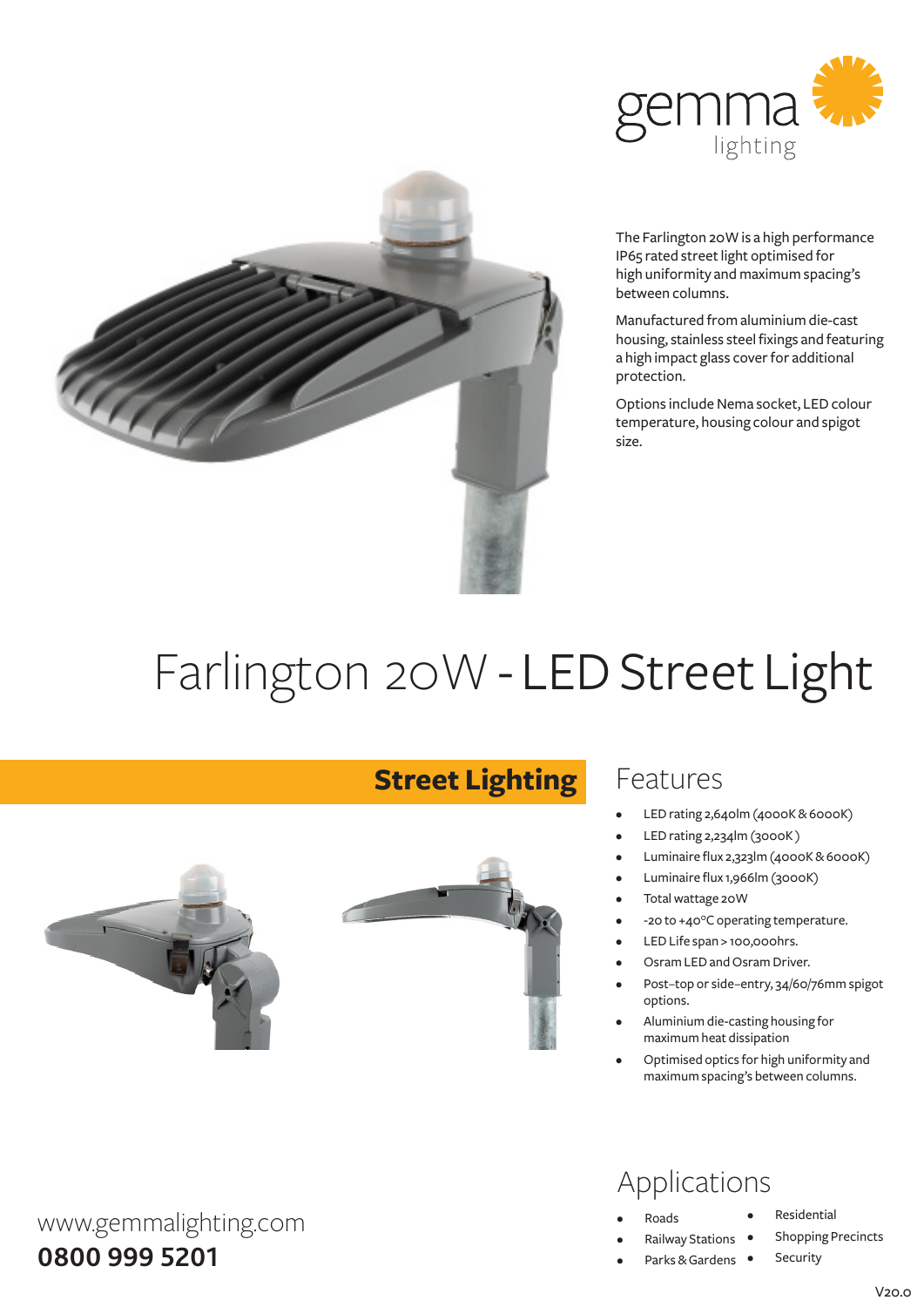

# **Specifications**

Farlington 20W

| <b>Item Number</b>                       | <b>Description</b>                                 | Light Source | LED Rating (Im) | Total Wattage(W) | Colour Name | CCT (K) | $\overline{\overline{\mathbf{g}}}$ | Voltage | Drive Current | Luminaire Flux (Im) | Luminaire Efficacy (Im/W) | త్త | Unit Colour | Spigot Size (mm) |
|------------------------------------------|----------------------------------------------------|--------------|-----------------|------------------|-------------|---------|------------------------------------|---------|---------------|---------------------|---------------------------|-----|-------------|------------------|
| <b>Standard-6K</b>                       |                                                    |              |                 |                  |             |         |                                    |         |               |                     |                           |     |             |                  |
| F20-A3C-00G-34                           | Farlington-20W-LED-AC-6K-Std-Grey-34mm             | LED          | 2,640           | 20               | <b>CW</b>   | 6K      | Ra>70                              | 220-240 | 350           | 2,323               | 116                       | 6.0 | Grey        | 34               |
| F <sub>20</sub> -A <sub>3</sub> C-ooG-60 | Farlington-20W-LED-AC-6K-Std-Grey-60mm             | <b>LED</b>   | 2,640           | 20               | <b>CW</b>   | 6K      | Ra>70                              | 220-240 | 350           | 2,323               | 116                       | 6.0 | Grey        | 60               |
| F20-A3C-00G-76                           | Farlington-20W-LED-AC-6K-Std-Grey-76mm             | LED          | 2,640           | 20               | <b>CW</b>   | 6K      | Ra>70                              | 220-240 | 350           | 2,323               | 116                       | 6.0 | Grey        | 76               |
| <b>Standard - 4K</b>                     |                                                    |              |                 |                  |             |         |                                    |         |               |                     |                           |     |             |                  |
| F20-A3N-00G-34                           | Farlington-20W-LED-AC-4K-Std-Grey-34mm             | LED          | 2,640           | 20               | <b>NW</b>   | 4К      | Ra>70                              | 220-240 | 350           | 2,323               | 116                       | 6.0 | Grey        | 34               |
| F20-A3N-00G-60                           | Farlington-20W-LED-AC-4K-Std-Grey-60mm             | <b>LED</b>   | 2,640           | 20               | <b>NW</b>   | 4K      | <b>Ra&gt;70</b>                    | 220-240 | 350           | 2,323               | 116                       | 6.0 | Grey        | 60               |
| F20-A3N-00G-76                           | Farlington-20W-LED-AC-4K-Std-Grey-76mm             | LED          | 2,640           | 20               | <b>NW</b>   | 4K      | Ra>70                              | 220-240 | 350           | 2,323               | 116                       | 6.0 | Grey        | 76               |
| Standard - 3K                            |                                                    |              |                 |                  |             |         |                                    |         |               |                     |                           |     |             |                  |
| F20-A3W-00G-34                           | Farlington-20W-LED-AC-3K-Std-Grey-34mm             | LED          | 2,234           | 20               | WW          | зK      | Ra > 80                            | 220-240 | 350           | 1,966               | 98                        | 6.0 | Grey        | 34               |
| F20-A3W-00G-60                           | Farlington-20W-LED-AC-3K-Std-Grey-60mm             | <b>LED</b>   | 2,234           | 20               | <b>WW</b>   | 3K      | Ra > 80                            | 220-240 | 350           | 1,966               | 98                        | 6.0 | Grey        | 60               |
| F20-A3W-00G-76                           | Farlington-20W-LED-AC-3K-Std-Grey-76mm             | LED          | 2,234           | 20               | <b>WW</b>   | 3K      | Ra > 80                            | 220-240 | 350           | 1,966               | 98                        | 6.0 | Grey        | 76               |
| <b>Standard - Nema Socket - 6K</b>       |                                                    |              |                 |                  |             |         |                                    |         |               |                     |                           |     |             |                  |
| F20-A3C-05G-34                           | Farlington-20W-LED-AC-6K-Std-Nema Socket-Grey-34mm | LED          | 2,640           | 20               | <b>CW</b>   | 6K      | Ra>70                              | 220-240 | 350           | 2,323               | 116                       | 6.0 | Grey        | 34               |
| F20-A3C-05G-60                           | Farlington-20W-LED-AC-6K-Std-Nema Socket-Grey-60mm | <b>LED</b>   | 2,640           | 20               | <b>CW</b>   | 6K      | Ra>70                              | 220-240 | 350           | 2,323               | 116                       | 6.0 | Grey        | 60               |
| F20-A3C-05G-76                           | Farlington-20W-LED-AC-6K-Std-Nema Socket-Grey-76mm | LED          | 2,640           | 20               | <b>CW</b>   | 6K      | Ra>70                              | 220-240 | 350           | 2,323               | 116                       | 6.0 | Grey        | 76               |
| Standard - Nema Socket - 4K              |                                                    |              |                 |                  |             |         |                                    |         |               |                     |                           |     |             |                  |
| F20-A3N-05G-34                           | Farlington-20W-LED-AC-4K-Std-Nema Socket-Grey-34mm | LED          | 2,640           | 20               | <b>NW</b>   | 4К      | Ra>70                              | 220-240 | 350           | 2,323               | 116                       | 6.0 | Grey        | 34               |
| F20-A3N-05G-60                           | Farlington-20W-LED-AC-4K-Std-Nema Socket-Grey-60mm | <b>LED</b>   | 2,640           | 20               | <b>NW</b>   | 4K      | Ra>70                              | 220-240 | 350           | 2,323               | 116                       | 6.0 | Grey        | 60               |
| F20-A3N-05G-76                           | Farlington-20W-LED-AC-4K-Std-Nema Socket-Grey-76mm | LED          | 2,640           | 20               | <b>NW</b>   | 4К      | Ra>70                              | 220-240 | 350           | 2,323               | 116                       | 6.0 | Grey        | 76               |

## www.gemmalighting.com **0800 999 5201**